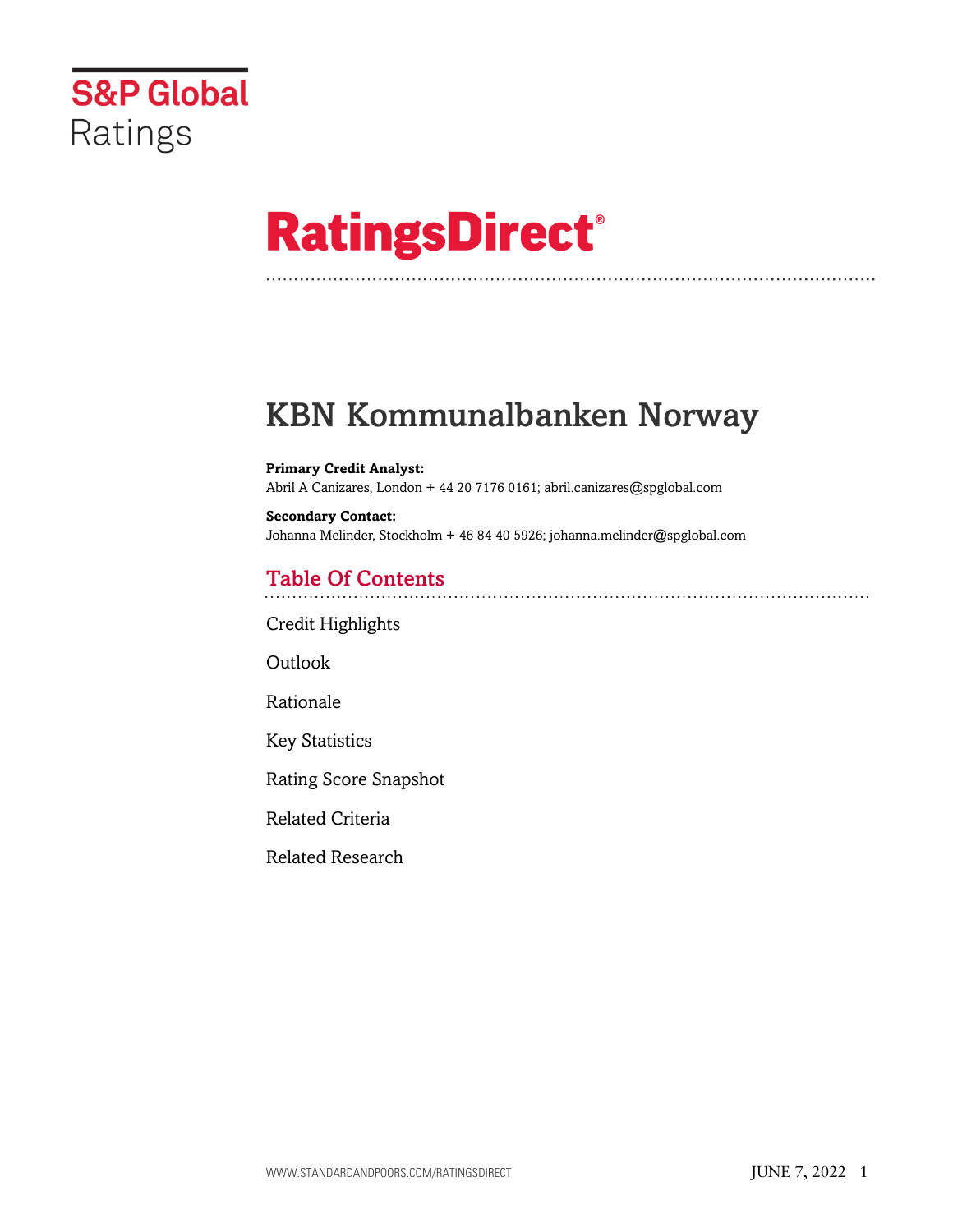# KBN Kommunalbanken Norway

This report does not constitute a rating action.

# <span id="page-1-0"></span>Credit Highlights

#### Issuer Credit Rating

AAA/Stable/A-1+

| <b>Overview</b>                                                        |                                                                     |
|------------------------------------------------------------------------|---------------------------------------------------------------------|
| Enterprise risk profile                                                | Financial risk profile                                              |
| A low-risk municipal sector, a very strong management team, and        | Very strong capitalization and liquidity position provide financial |
| significant market share underpin credit quality.                      | buffers.                                                            |
| Very strong management and governance is supported by compliance       | Sustained high levels of capitalization supported by no significant |
| with banking regulatory standards.                                     | concentration on its lending portfolio.                             |
| The Norwegian local government sector exhibits key structural features | Excellent name recognition supports strong market access and a      |
| that support high credit standing.                                     | deep investor base.                                                 |
| Significant market share with a diversified revenue base.              | Robust risk management supports strong liquidity buffers.           |

*In our view, timely and sufficient extraordinary support of Kommunalbanken (KBN) in the event of financial distress is extremely high.* We think KBN has a very important role and integral link with Norway's central government, resulting in an extremely high likelihood of receiving extraordinary support in the unlikely event of financial distress.

*Robust risk management practices and close oversight of Norway's central government support our view of high asset quality in KBN's lending and treasury portfolios.* In addition to KBN's robust credit risk function, the Norwegian Ministry of Local Government and Regional Development has close oversight of the sector and the bank's governance, which supports our view of its high asset quality.

*We expect KBN to maintain a very strong financial profile supported by compliance with banking regulatory standards.* KBN operates under a relatively strict regulatory standard set by Norway's Financial Supervisory Authority (FSA). We expect the bank to remain compliant with all regulatory requirements, which will further support its very strong financial risk profile.

# <span id="page-1-1"></span>**Outlook**

The stable outlook reflects our view that there is little risk that KBN's market relevance, ownership structure, or implicit support from the Norwegian government will change in the next few years.

We could lower our ratings if we thought KBN's public policy role was subsiding, or if there were a change to its ownership, resulting in a lower likelihood of extraordinary support from the Norwegian government. The ratings could also come under pressure if KBN's financial indicators weakened significantly, or if management failed to achieve its strategy and experienced a structural reduction of its market share, limiting its ability to fulfill its mandate.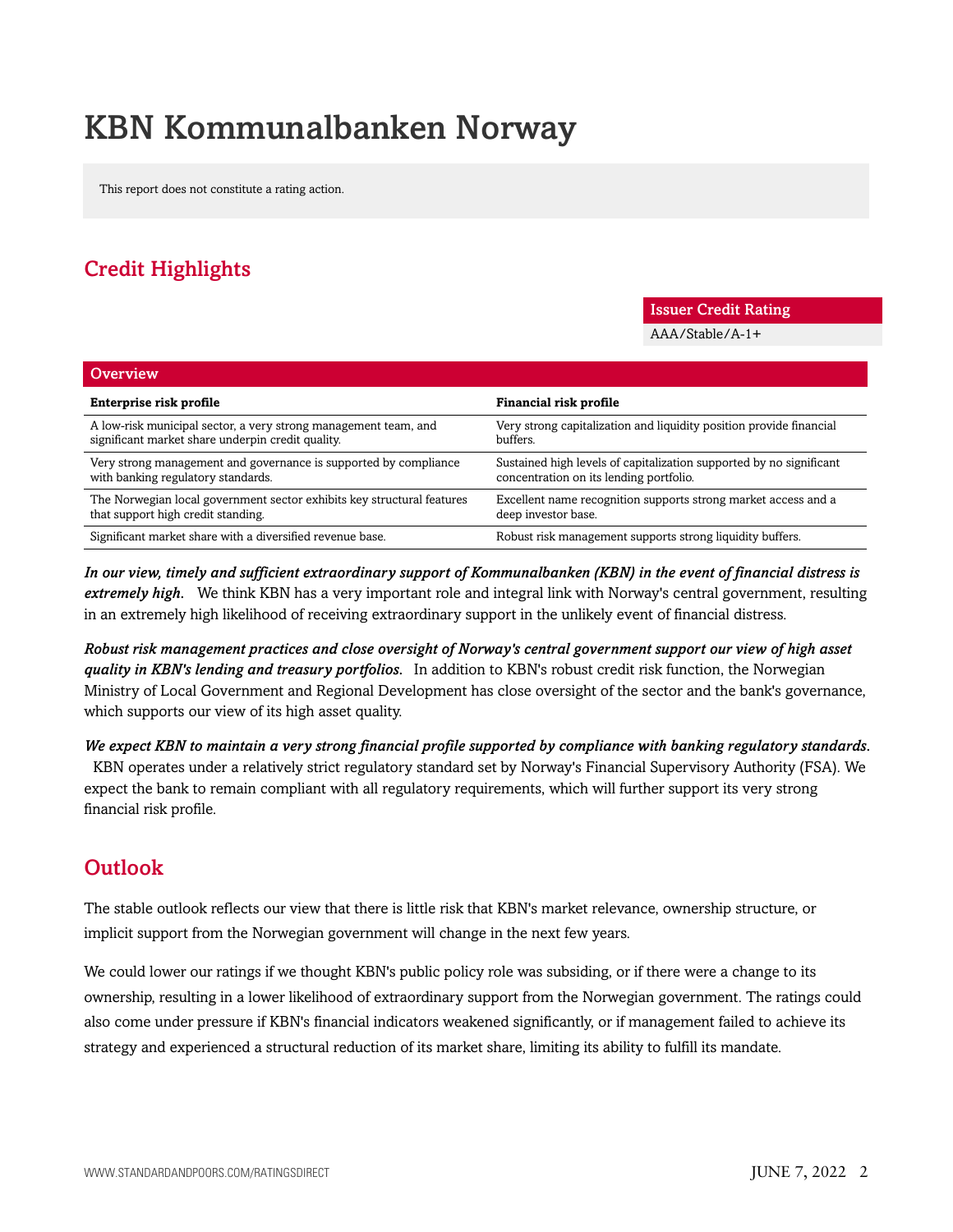### <span id="page-2-0"></span>Rationale

#### Enterprise risk profile: Low-risk municipal sector, very strong management and governance, and a significant market share.

KBN has a long track record of fulfilling its public policy role and has been active under adverse market conditions, as demonstrated during the pandemic and recent market volatility. KBN was established in 1926 by an act of parliament and assumed its current organizational structure in 1999 via a conversion act. The bank was 80% owned by the Norwegian government and 20% owned by Kommunal Landspensjonskasse (KLP) until 2009, when the Norwegian government bought the KLP shares and became the sole owner.

Over the years, the Norwegian government has ratified its support of KBN via the Ministry of Local Government and Regional Development and has made capital injections to the bank in 2008, 2012, and 2015. In 2020 its mandate was reinforced by a capital injection from the government, which increased KBN's capacity to respond to municipalities' funding needs during the pandemic.

The central government's unwavering support of the local government sector throughout the pandemic buttressed KBN's resilience and helped maintained its robust asset quality. While rising interest rates could add pressure to local government finances, the sector exhibits key structural features that should continue supporting its high credit standing.

Our assessment of Norway's low risk Public Industry Country Risk Assessment is supported by its wealthy economy. After GDP contraction in 2020, we expect it will expand in 2022. Furthermore, our view is supported by the advanced financial system in Norway and the tight link between the local government sector and the 'AAA' rated sovereign. Moreover, the central government's close oversight of local and regional governments (LRGs) enables timely mitigating actions before the sector enters financial distress.

The Norwegian LRG sector has slightly higher leverage than peers, although it remains modest. We forecast the sector's direct debt will reach about 106% of its operating revenues by 2022 and its interest-to-operating-expense ratio will stay slightly below 2%.

KBN's public-sector mandate is to provide long-term funding to, or guaranteed by, Norwegian LRGs. It has been a countercyclical lender and played an active role throughout the pandemic. KBN aims to complement market participants and, as a result, tries to maintain a market share below 50%. Lending from banks to the LRG sector is decreasing while funding from the capital markets is increasing. Husbanken (the Housing Bank), which directly funds social housing, is also becoming more active. This has resulted in KBN's market share declining slightly to 45% in 2021, from 47% in the previous two years.

The bank's very strong management and governance is underpinned by its robust compliance with banking regulatory requirements, the central government's tight oversight of its activities, its prudent risk management with a low-risk appetite, and its robust record of fulfilling its public-policy mandate through credit cycles.

KBN's capacity to act as a countercyclical lender further demonstrates its broad access to markets. Its innovative product offering, which responds to changing market and customer needs, has enabled KBN to remain relevant to its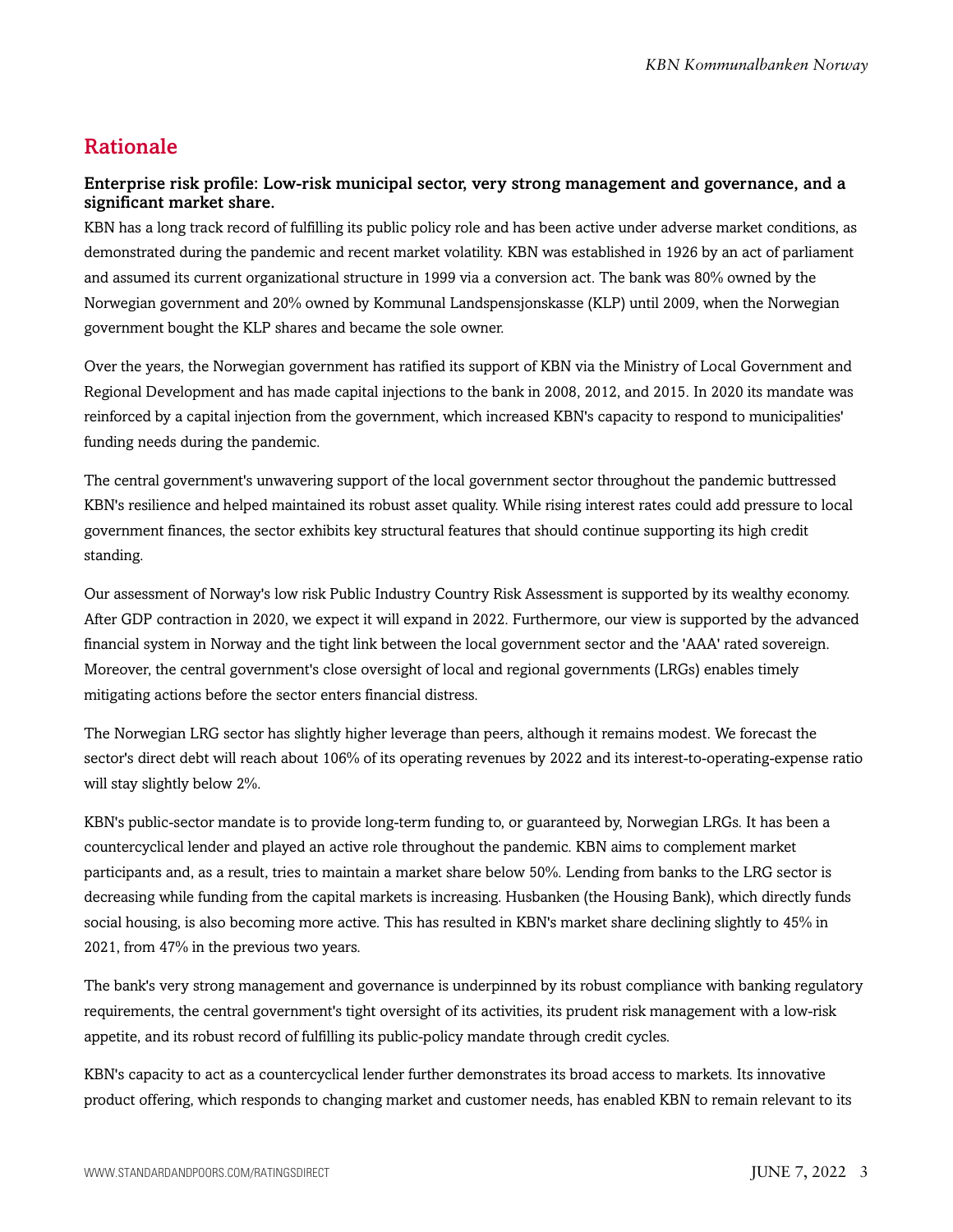customers. The bank has also been well supported by its owner, the central government, which forewent dividend distributions in 2019 and 2020.

KBN has kept a strong focus on sustainable financing--one of the key pillars of its 2022-2024 strategy and in line with national climate goals.

Management's policies and practices are prudent and oversight from the Norwegian FSA ensures continuity of managerial practices and mitigates key risks, a distinctive feature of KBN when compared to most of its global peers. KBN's organizational structure allows it to respond appropriately to stakeholder needs and requirements. Additionally, the Ministry of Local Government and Regional Development's participation in supervisory board meetings increases oversight.

In our view, KBN's management team is experienced, and key members generally have long tenure with the funding agency. Superior risk-management policies and practices mitigate key risks in the bank's operations.

We expect KBN to remain compliant after the upcoming banking reform packages come into force. In May 2020, the FSA announced that the deadline for fulfilling the minimum requirement for own funds and eligible liabilities (MREL) would be postponed to Jan. 1, 2024. While the consequences of MREL should therefore be very limited for KBN, national implementation of MREL provisions could require KBN to issue senior nonpreferred instruments. KBN has also stepped up its internal processes to align with the upcoming ESG disclosure requirements, which will enter into force for fiscal year 2022, with reporting in 2023.

#### Financial risk profile: Very strong capitalization and liquidity position provide financial buffers

KBN's risk-adjusted capital (RAC) ratio before adjustments remained very high at 69% at March 31, 2022. In 2021, the bank resumed dividend distributions to the state after two years of the government waiving these payments amid the pandemic. KBN's capital position has strengthened after the central government's capital injection of Norwegian krone (NOK) 750 million in April 2020. This paid-in capital offset KBN's lower profitability during the pandemic.

When factoring in our adjustment for single-name concentration in underlying borrowers, KBN's S&P Global Ratings-adjusted RAC ratio declines to but remains at a very strong 31%. As of March 2022, KBN does not have any significant concentration in its loan book and has funded every municipality in Norway; the top-20 largest borrowers represented about 39% of the total loan book.

KBN has not experienced any losses and has no past due or impaired exposures. Risk management remains very robust and KBN uses internal models for capital requirements for market, liquidity, and operational risks. It also implements strong credit risk monitoring of all its customers and processes for granting loans and is gradually incorporating ESG considerations.

KBN's compliance with regulatory capital requirements supports our expectation that its S&P Global Ratings-adjusted RAC ratio will be comfortably above our 15% threshold in the next two years and remain a key feature of its financial risk profile. As of December 2021, KBN's common equity tier 1 capital adequacy (CET1) ratio of 18.8% was well above the minimum regulatory tier 1 capital ratio of 15.1%. We note that risk weights applicable under FSA Norway are significantly higher than those applied under our RAC framework methodology; therefore, KBN's adjusted RAC ratio is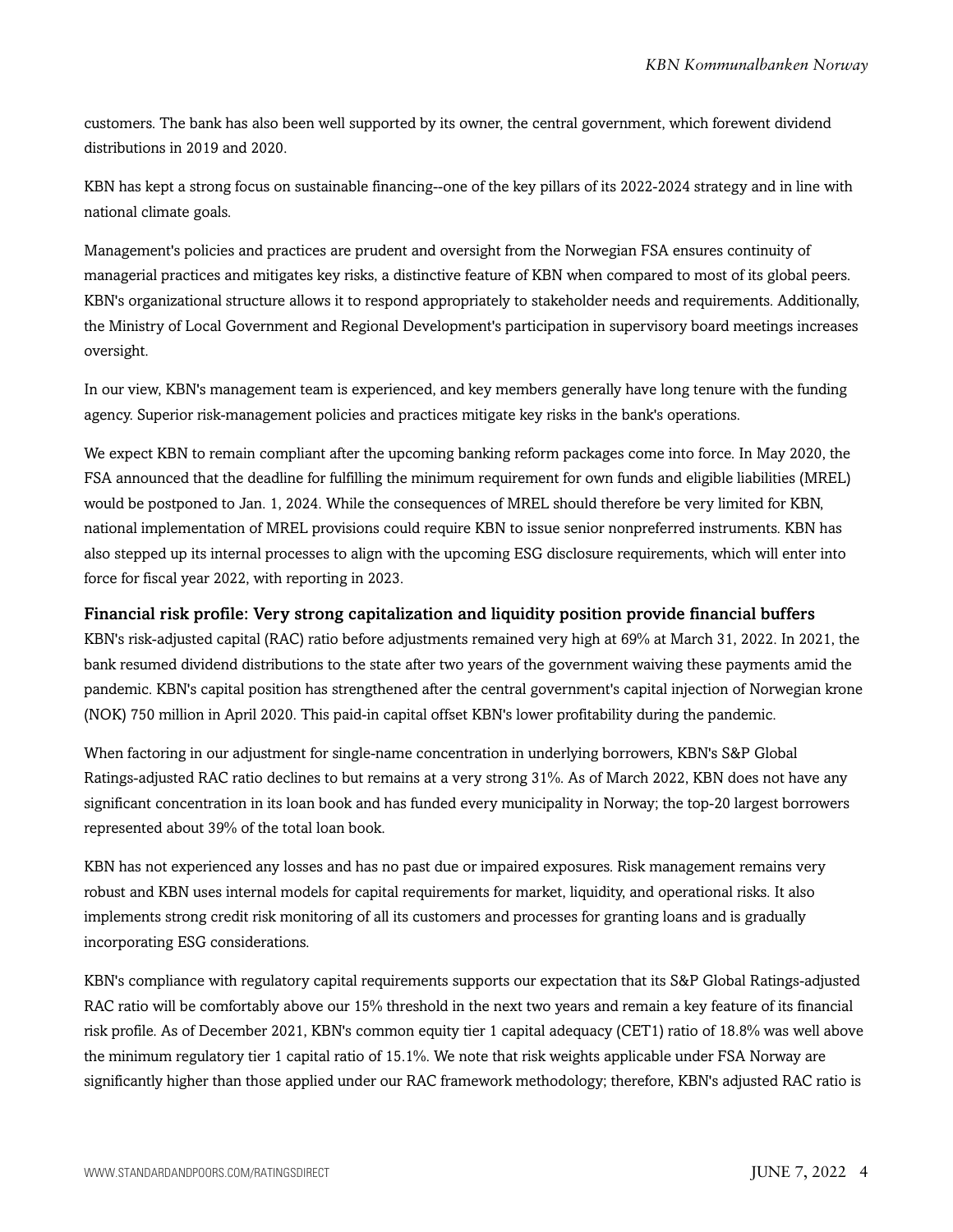higher than its CET1 ratio.

KBN has adapted its capital structure to new capital requirements and issued additional tier 1 (AT1) capital notes in June 2017. Our RAC ratios include capital from these notes because these meet the conditions for intermediate equity content under our hybrid criteria. The instruments are perpetual and have a call date that we expect will be approximately 10 years from issuance. In addition, they do not contain a coupon step-up and have loss-absorption features on a going-concern basis. Although we expect the Norwegian government would prevent a conversion to equity of these AT1 capital notes, they are available to KBN to provide equity if triggered.

KBN's excellent name recognition and deep investor base further supports our view of its funding profile. Its funding strategy is focused on benchmark issuance in strategic markets. It also has a record of more than 10 years of green bond issuance, which has further expanded its investor base. During 2021 the bank issued NOK7.9 billion through three green bonds in three currencies.

As of March 2022, KBN's funding ratio remain very solid after strengthening to 2.3x from 1.9x in the first quarter of 2021. The funding ratios are still very strong after including its undrawn lending commitments, at 2.2x.

The majority of KBN's funding instruments are plain vanilla and it has reduced its exposure to callable funding and Japanese retail Uridashi funding.

KBN also remains proactive in its liquidity management and has very strong liquidity buffers. Its policy is to hold minimum liquidity equal to the projected payment obligations over the coming 12 months without access to funding. In line with our expectations, all KBN's derivative counterparties have now moved to bilateral credit support annexes with a daily exchange of collateral.

Our 12-month liquidity ratio was 2.2x as of March 2022 after including undrawn loan commitments. This indicates that KBN would be able to cover all committed lending and debt repayments for at least one year, even under extremely stressed market conditions and without access to the capital markets.

#### Extremely high likelihood of support from the Norwegian government

The 'AAA' rating on KBN is two notches higher than its stand-alone credit profile (SACP) because we think the bank has a very important role and integral link with the Norwegian government. Therefore, we think there is an extremely high likelihood that the central government would provide timely and sufficient extraordinary support to KBN in the event of financial distress.

This assessment is based on our view of KBN's:

- Very important role for the Norwegian government as a vehicle to limit the cost of debt for Norway's LRG sector. Acting largely as a state instrument, KBN performs an important public policy function in providing low-cost funding to the Norwegian LRG sector and in promoting competition in the municipal loan market; and
- Integral link with the Norwegian government, which has fully owned KBN since 2009. Through a letter of support, the central government has formalized its relationship with KBN and expressed its clear intention of extending timely support should the company find itself in financial distress. The central government confirmed its supportive stance toward KBN in November 2011 and ratified it in 2017 to avoid negative reputational effects associated with Eksportfinans losing its government mandate to provide state-subsidized export credit.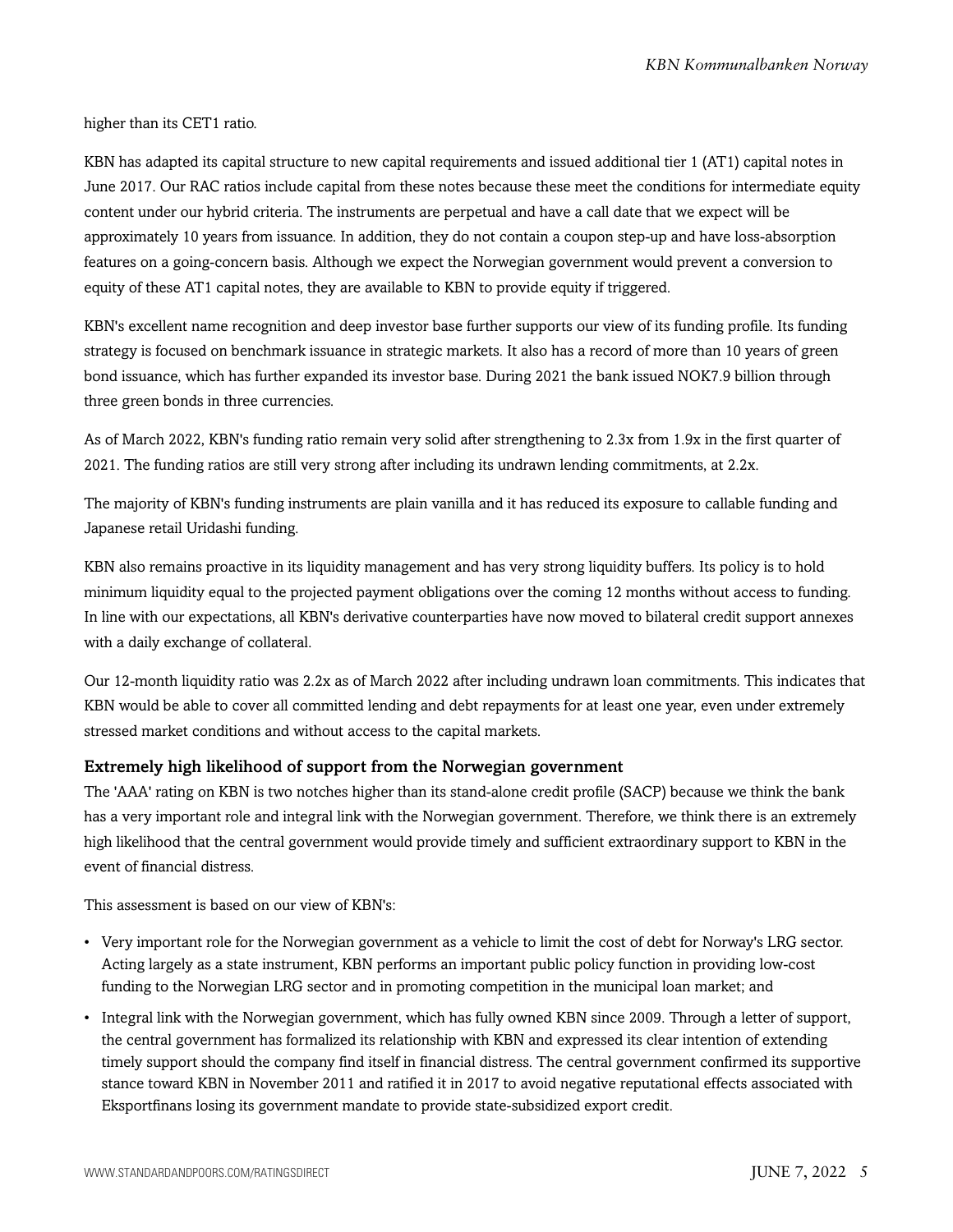#### Issue Ratings--Subordination Risk Analysis

We rate KBN's AT1 capital notes 'A+' and its subordinated bond 'AA+'. The starting point for both issue ratings is our 'AAA' issuer credit rating on KBN given our view of the extremely high likelihood of KBN receiving extraordinary support from its owner. This is further supported by our expectation that the Norwegian government would provide financial support to prevent loss absorption and that it could step in early to prevent a conversion, as per the instrument's procedure.

We derive the four-notch difference between the 'A+' issue rating on the AT1 notes and the issuer credit rating on KBN as follows:

- One notch for subordination.
- Two notches for Tier 1 regulatory capital status; and
- One notch because the instruments allow for a full or partial temporary write-down.

The 'AA+' issue rating on KBN's subordinated bond reflects the bond's subordination to KBN's senior unsubordinated debt. We do not apply further notching for a full or partial temporary write-down because we regard this as contradicting our view of government support for KBN.

## <span id="page-5-0"></span>Key Statistics

#### **Table 1**

| <b>KBN Kommunalbanken Norway--Selected Indicators</b> |                        |           |           |           |           |  |
|-------------------------------------------------------|------------------------|-----------|-----------|-----------|-----------|--|
|                                                       | --Year ended Dec. 31-- |           |           |           |           |  |
| (Mil. NOK)                                            | 2021                   | 2020      | 2019      | 2018      | 2017      |  |
| <b>Business Position</b>                              |                        |           |           |           |           |  |
| Total adjusted assets                                 | 472,924.0              | 498,088.0 | 460,652.0 | 457,585.0 | 412,729.0 |  |
| Customer loans (gross)                                | 323,696.0              | 321,900.0 | 310,923.0 | 303,582.0 | 283,396.0 |  |
| Growth in loans (%)                                   | 0.6                    | 4.0       | 2.0       | 7.0       | 6.0       |  |
| Net interest revenue                                  | 1,585.0                | 1,672.0   | 1,874.0   | 1,885.0   | 2,162.0   |  |
| Noninterest expenses                                  | 255.0                  | 256.0     | 251.0     | 210.0     | 193.0     |  |
| <b>Capital &amp; Risk Position</b>                    |                        |           |           |           |           |  |
| <b>Total liabilities</b>                              | 453,983.0              | 479,681.0 | 444,377.0 | 442,279.0 | 398,187.0 |  |
| Total adjusted capital*                               | 16,484.0               | 16,577.0  | 15,639.0  | 15,561.0  | 14,099.0  |  |
| Assets/capital                                        | 29.8                   | 31.0      | 33.0      | 36.0      | 35.0      |  |
| RAC ratio before diversification $(\%)^*$             | 69.9                   | 67.2      | 46.0      | 51.0      | 59.0      |  |
| RAC ratio after diversification $(\%)^*$              | 30.7                   | 29.5      | 25.0      | 29.0      | 31.0      |  |
| <b>Funding and Liquidity</b>                          |                        |           |           |           |           |  |
| Liquidity ratio with loan disbursement (one year)*    | 2.2                    | 2.0       | 1.6       | 1.3       | 1.2       |  |
| Liquidity ratio without loan disbursement (one year)* | 2.2                    | 2.0       | 1.7       | 1.3       | 1.5       |  |
| Funding ratio (one year) $*$                          | 2.3                    | 1.9       | 1.5       | 1.1       | 1.5       |  |

\*As of the first quarter of the fiscal year. NOK--Norwegian krone. N.A.--Not available. RAC--Risk-adjusted capital.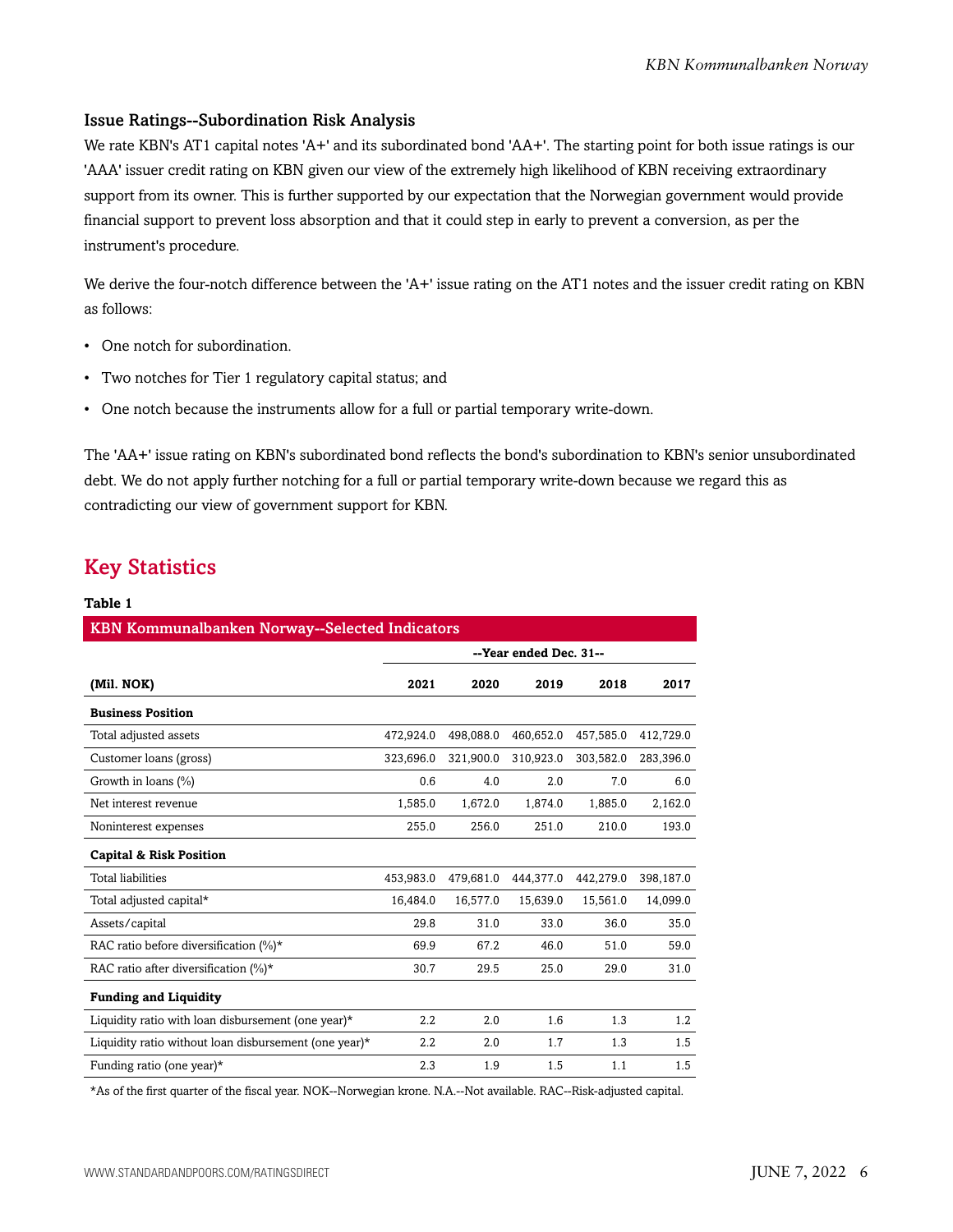# <span id="page-6-0"></span>Rating Score Snapshot

#### **Table 2**

| KBN Kommunalbanken Norway--Ratings Score Snapshot |                              |  |  |
|---------------------------------------------------|------------------------------|--|--|
| <b>Issuer Credit Rating</b>                       | AAA/Stable/A-1+              |  |  |
| SACP                                              | aa                           |  |  |
| Enterprise Risk Profile                           | Strong (2)                   |  |  |
| PICRA                                             | Strong (2)                   |  |  |
| <b>Business Position</b>                          | Strong (2)                   |  |  |
| Management and Governance                         | Very Strong (1)              |  |  |
| Financial Risk Profile                            | Very Strong(1)               |  |  |
| Capital Adequacy                                  | Very Strong (1)              |  |  |
| Funding and Liquidity                             | Positive and Very Strong (1) |  |  |
| Support                                           | (2)                          |  |  |
| <b>GRE Support</b>                                | (2)                          |  |  |
| Group Support                                     | $\Omega$                     |  |  |
| <b>Additional Factors</b>                         | 0                            |  |  |

<span id="page-6-1"></span>PICRA--Public-Sector Industry Risk And Country Risk Assessment. SACP--Stand-alone credit profile.

# Related Criteria

- General Criteria: Hybrid Capital: Methodology And Assumptions, July 1, 2019
- Criteria | Governments | International Public Finance: Public-Sector Funding Agencies: Methodology And Assumptions, May 22, 2018
- Criteria | Financial Institutions | General: Risk-Adjusted Capital Framework Methodology, July 20, 2017
- General Criteria: Methodology For Linking Long-Term And Short-Term Ratings, April 7, 2017
- General Criteria: Rating Government-Related Entities: Methodology And Assumptions, March 25, 2015
- General Criteria: Principles Of Credit Ratings, Feb. 16, 2011

### <span id="page-6-2"></span>Related Research

- Local Government Debt 2022: Why Developed Markets May Not Be Able To Reduce Borrowings, Apr 12, 2022
- Norway, Mar 14, 2022
- Banking Industry Country Risk Assessment: Norway, Oct 19, 2021
- Institutional Framework Assessment: Norwegian Municipalities And Counties, Feb 08, 2021

#### Ratings Detail (As Of June 7, 2022)\*

#### **KBN Kommunalbanken Norway** Issuer Credit Rating AAA/Stable/A-1+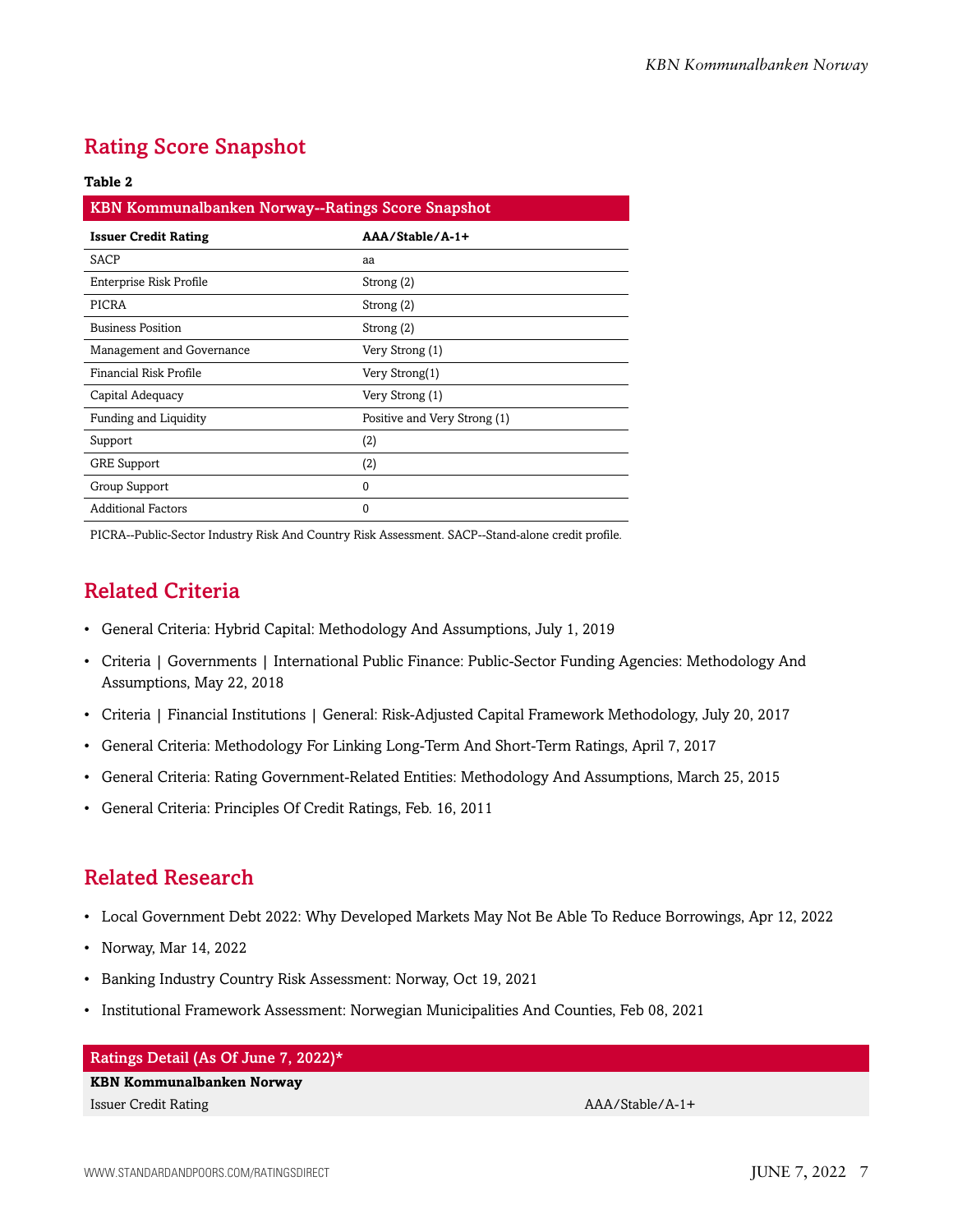| Ratings Detail (As Of June 7, 2022)*(cont.) |                   |  |  |  |
|---------------------------------------------|-------------------|--|--|--|
| Commercial Paper                            |                   |  |  |  |
| Foreign Currency                            | $A-1+$            |  |  |  |
| Junior Subordinated                         | $A+$              |  |  |  |
| Senior Unsecured                            | AAA               |  |  |  |
| Short-Term Debt                             | $A-1+$            |  |  |  |
| Subordinated                                | $AA+$             |  |  |  |
| <b>Issuer Credit Ratings History</b>        |                   |  |  |  |
| 03-Mar-2000                                 | $AAA/Stable/A-1+$ |  |  |  |

\*Unless otherwise noted, all ratings in this report are global scale ratings. S&P Global Ratings' credit ratings on the global scale are comparable across countries. S&P Global Ratings' credit ratings on a national scale are relative to obligors or obligations within that specific country. Issue and debt ratings could include debt guaranteed by another entity, and rated debt that an entity guarantees.